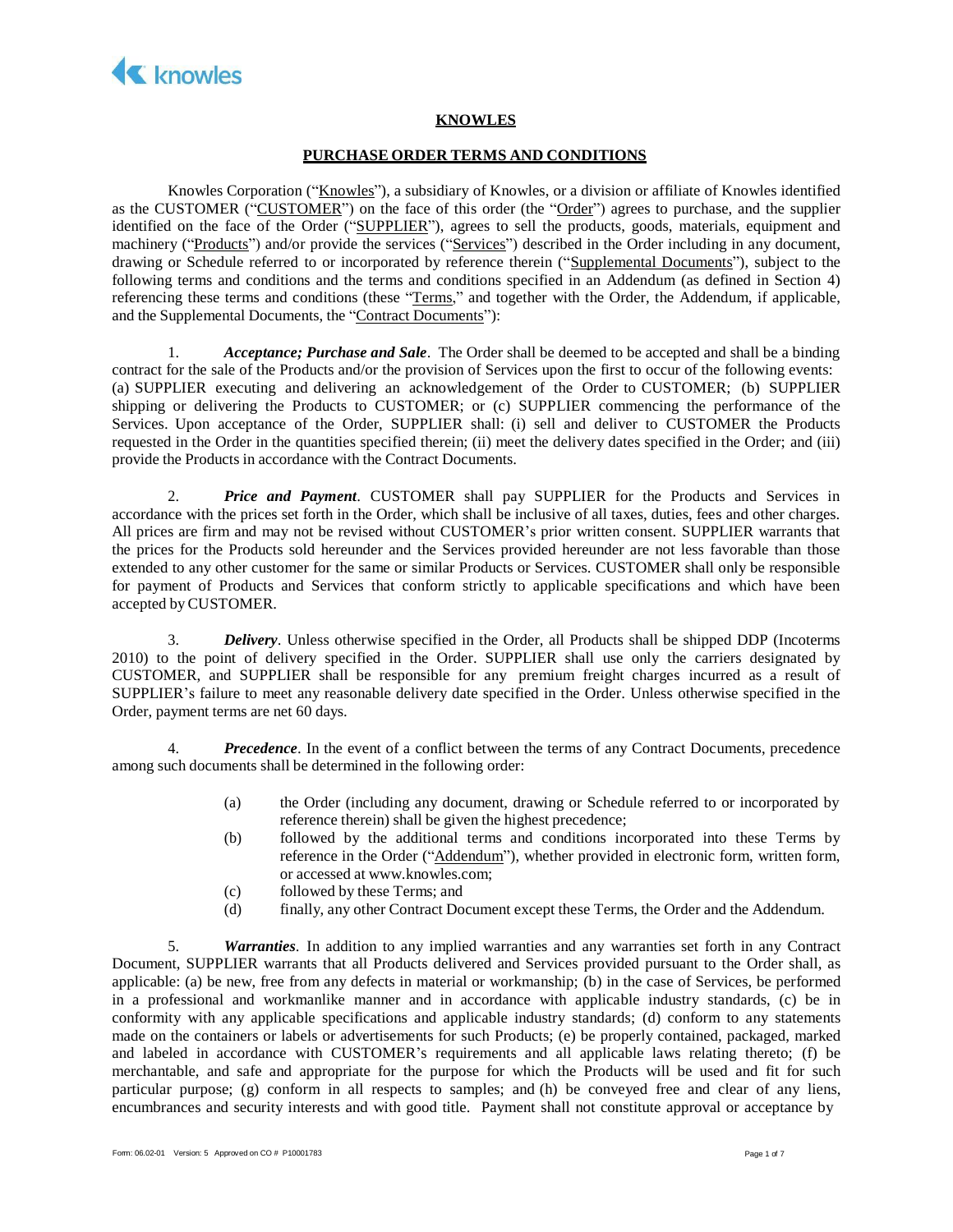

CUSTOMER and CUSTOMER's right of inspection shall survive payment. Inspection, test, acceptance or use of the Products or Services furnished under the Order shall not affect SUPPLIER's obligations under these warranties, and such warranties shall survive inspection, test, acceptance and use. CUSTOMER reserves the right to return or have reworked, at SUPPLIER's expense, any defective or nonconforming Products, Services or shipments received or provided contrary to the Contract Documents. If requested by CUSTOMER, SUPPLIER shall correct or replace at SUPPLIER's expense the defective or nonconforming Products and Services within 30 days after notice to SUPPLIER of such defect or nonconformity, and all costs incurred in transporting the Products from CUSTOMER to SUPPLIER and return shipment to CUSTOMER and re-implementing any Services shall be borne by SUPPLIER. These warranties shall then apply to the corrected or replaced Products and Services. Alternatively, at CUSTOMER's option, CUSTOMER may repair or correct the defective or nonconforming Products and Services at SUPPLIER's expense. Rejected or nonconforming Products and Services shall not be deemed delivered on-time unless corrected or replaced Products and Services are delivered within the on-time period applicable to the original Order. These warranties shall run to and shall be for the benefit of CUSTOMER, its successors and assigns and customers, and users of the Products and Services.

6. *Counterfeit Parts.* If suspect/counterfeit parts are furnished to CUSTOMER by SUPPLIER under the Order, or are found in any of the Products delivered hereunder, such items will be impounded by CUSTOMER. The SUPPLIER shall promptly replace such suspect/counterfeit parts with parts acceptable to CUSTOMER, and SUPPLIER shall be liable for all costs relating to the removal and replacement of said parts, including without limitation, CUSTOMER's external and internal costs of removing such counterfeit parts, of reinserting replacement parts and of any testing necessitated by the reinstallation of SUPPLIER's Products after counterfeit parts have been exchanged. SUPPLIER shall be fully liable for all such costs, even if such cost might be considered indirect, special or consequential damages. SUPPLIER's liability for suspect/counterfeit parts shall not expire for sixty (60) months after delivery. At CUSTOMER's request, SUPPLIER shall return any removed counterfeit parts to CUSTOMER in order that CUSTOMER may turn such parts over to its customer for further investigation. SUPPLIER agrees that any government or quasi-government directive, such as a GIDEP alert, indicating that such parts are counterfeit, shall be deemed definitive evidence that SUPPLIER's parts contain counterfeit parts.

7. *Manufacturing and Service Standards*. SUPPLIER shall follow good manufacturing and service practices in the production of the Products and providing of the Services so that the Products and Services are of high quality, and comply with all applicable industrial or governmental industrial engineering and safety laws, regulations and requirements. SUPPLIER shall comply with any reasonable request by CUSTOMER regarding manufacture of the Products or provisioning of the Services pursuant to any special drawings, plans, specifications or other requirements of CUSTOMER. With respect to Services involving the presence of SUPPLIER's employees or contractors on the premises of CUSTOMER, SUPPLIER shall comply with all of CUSTOMER's safety and security procedures and shall take all necessary precautions to prevent the occurrence of any injury to person or property with respect to the performance of such Services.

8. *Quality Standards*. CUSTOMER expects to receive defect free (as may be defined in any rating system CUSTOMER uses for suppliers) Products and Services 100% of the time. All Products are subject to CUSTOMER's final inspection and acceptance on delivery. If rejected, the Products will be held for disposal at SUPPLIER's risk and expense. No inspection, acceptance of any part or all of the Products or Services, or any payment shall relieve SUPPLIER from responsibility for furnishing Products and Services conforming to the requirements of the Order, nor prejudice any claim, right or privilege CUSTOMER may have for defective or unsatisfactory Products or Services, or delays in delivery or other non-compliance with the Order. Products, or parts or components thereof, that are incorrect, misidentified or nonconforming may be returned to SUPPLIER by CUSTOMER at SUPPLIER's expense. SUPPLIER shall review and provide a written statement that Product or Services supplied meet CUSTOMER Hazardous Substance Free requirements unless written waiver has been granted by the CUSTOMER for known identified substances or processes that fail to meet CUSTOMER requirements. SUPPLIER shall provide documentation as required by the CUSTOMER including Certificates of Conformance for each lot delivered.

<span id="page-1-0"></span>property, real or personal) arising out of, connected with or resulting in whole or in part from: (a) any acts,<br>Form: 06.02-01 Version: 5 Approved on CO # P10001783 9. *Indemnification*. SUPPLIER shall indemnify, defend and hold harmless CUSTOMER, its affiliates and its and their respective employees, officers, directors, managers, agents, representatives and assigns (each, an "Indemnified Party"), from and against any and all suits, claims, actions, proceedings, costs, losses, expenses (including, without limitation, fines and penalties, settlement awards and attorneys' fees), liabilities and damages (including, without limitation, damages relating to injury or death of any person or destruction of any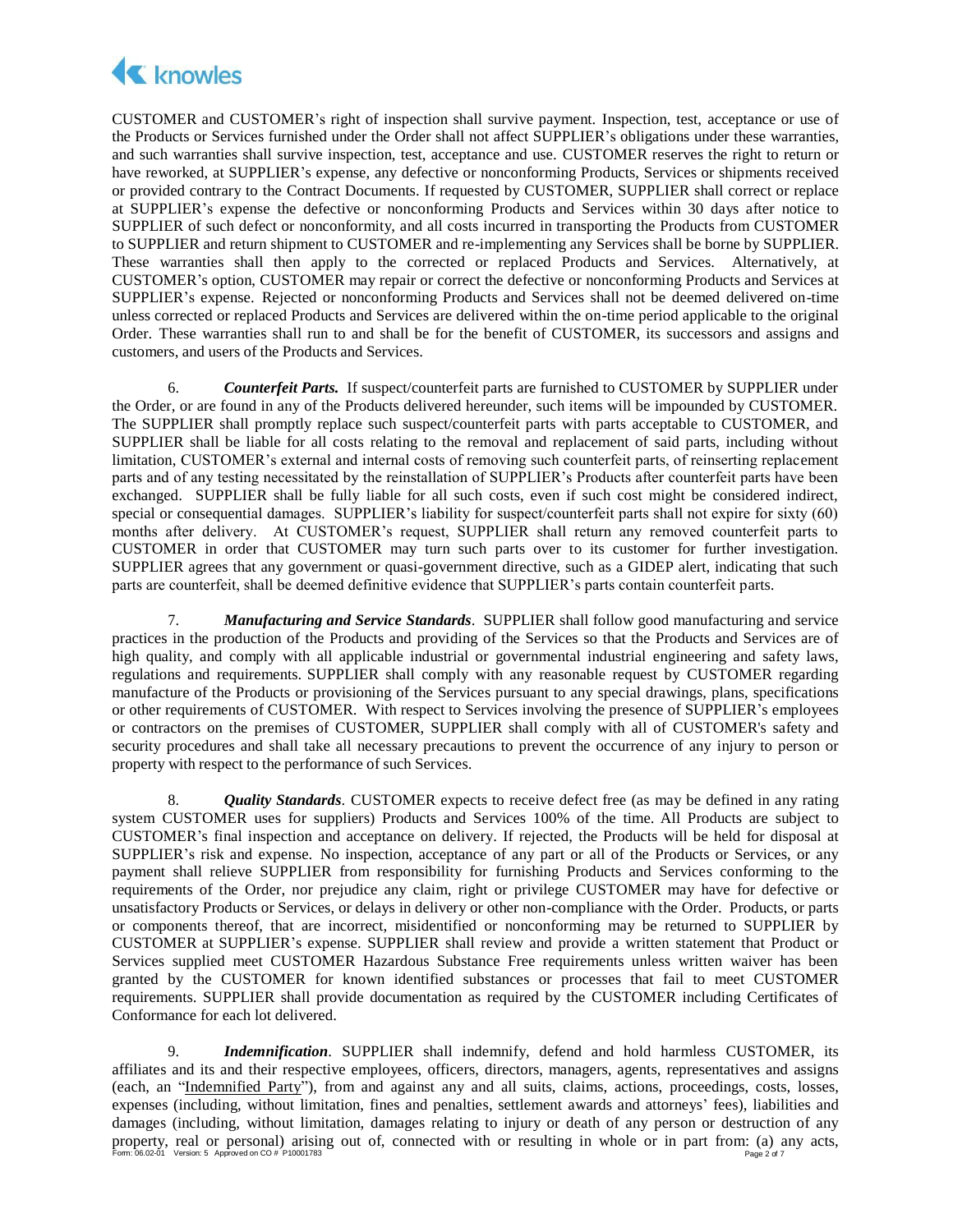

omissions or negligence of SUPPLIER, its subcontractors or other personnel under or in connection with the Contract Documents; (b) any breach by SUPPLIER, its subcontractors or other personnel of any of the terms, covenants, representations, warranties or other provisions contained in any Contract Document; (c) any defects in Products or Services purchased by CUSTOMER; (d) any assertion by any person or entity that the manufacture or supply by SUPPLIER or purchase, use or other application by CUSTOMER of all or any portion of the Products or Services, alone or in combination with other products, infringes, misappropriates or violates any intellectual property right of such person or entity (including, without limitation, any actual or alleged patent, trademark or copyright infringement, misappropriation of trade secret or confidential information, or violation of any other intellectual property right, domestic or foreign); and/or (e) any and all lien notices, lien claims, liens, encumbrances, security interests, or other lien rights of any kind filed by any party including, without limitation, any subcontractor, which in whole or in part are based on any Products or Services provided or to be provided under any Contract Document.

Supplier will not (i) ) assert, bring, cause to be brought or threaten to bring any claim, action or proceeding against Customer or Customer's customers alleging that the purchase, making, use, importation, export, offer for sale, sale or other distribution of any Customer product(s), or any components used in any Customer product(s), infringes or misappropriates any of Supplier's intellectual property; or (ii) seek to enjoin, exclude from importation or exportation, or otherwise interrupt the supply, purchase, import, use, sale, offer for sale, distribution, or manufacture of any Customer products or any components therein.

#### 10. *Insurance* .

9.1 SUPPLIER represents that it has in place, and covenants to maintain in place for one year after completion of all obligations specified in the Order, third party insurance at its own cost and expense, in each case providing that CUSTOMER and its affiliates shall be considered additional insureds thereunder, in the following amounts unless otherwise specified in the Order:

(a) Commercial General Liability insurance written on an occurrence basis with minimum limits of five million dollars (\$5,000,000) per occurrence;

(b) Professional Liability/Errors & Omissions insurance in the amount of five million dollars (\$5,000,000) for losses from wrongful acts arising from SUPPLIER's performance under the Contract Documents; and

(c) Workers' Compensation (or its local equivalent) insurance at the statutory limit for the jurisdiction in which SUPPLIER operates.

9.2 The foregoing coverages shall be maintained with insurers licensed and admitted in the state(s), provinces, countries and/or jurisdiction(s) where SUPPLIER conducts business and that have an A.M. Best rating of A VIII or better. Unless otherwise prohibited by law, all such policies maintained by SUPPLIER pursuant to the Contract Documents (excluding Professional Liability/Errors & Omissions) shall provide that CUSTOMER and its affiliates shall be considered additional insureds thereunder and be primary and non-contributing with any insurance carried by CUSTOMER or any of its affiliates. Prior to the performance of any work under the Order, or at any time requested by CUSTOMER, SUPPLIER shall provide certificate(s) of insurance (and copies of any applicable endorsements) to CUSTOMER evidencing that the coverage required under these Terms is maintained and in force. SUPPLIER shall also provide renewal certificates to CUSTOMER at the time of each required policy renewal until the date that is one year after SUPPLIER completes all its obligations under the Order. In addition, SUPPLIER shall provide at least 30 days' written notice to CUSTOMER prior to cancellation, non-renewal or material change to any of the policies providing such coverage. The foregoing insurance requirements do not limit SUPPLIER's liability as set forth elsewhere in the Contract Documents.

11. *Limitation of Liability*. EXCLUDING OBLIGATIONS UNDER SECTION [8](#page-1-0) AND BREACH OF OBLIGATIONS UNDER SECTION [14,](#page-3-0) SECTION 15, SECTION 16 AND SECTION 17, IN NO EVENT SHALL EITHER PARTY'S AGGREGATE LIABILITY, IF ANY, IN CONNECTION WITH THE CONTRACT DOCUMENTS EXCEED THE FEES PAID BY CUSTOMER FOR THE PRODUCTS AND/OR SERVICES FOR THE PERIOD OF TWELVE (12) MONTHS PRIOR TO THE EVENT THAT DIRECTLY GAVE RISE TO THE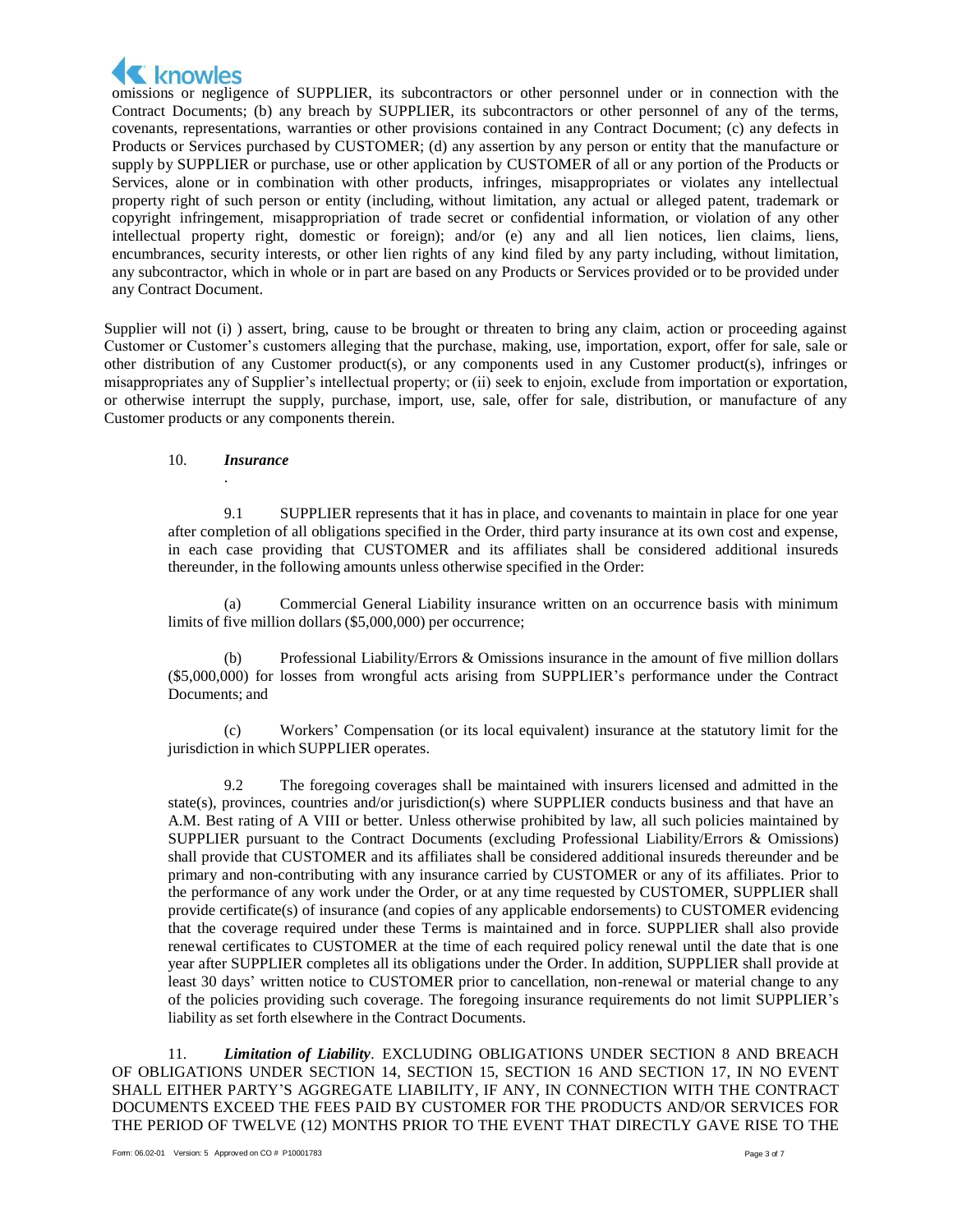# knowles

DAMAGES CLAIMED. EXCLUDING OBLIGATIONS UNDER SECTION [8](#page-1-0) AND BREACH OF OBLIGATIONS UNDER SECTION [14,](#page-3-0) SECTION 15, SECTION 16 AND SECTION 17, IN NO EVENT SHALL EITHER PARTY BE LIABLE FOR ANY CONSEQUENTIAL, INDIRECT, INCIDENTAL, EXEMPLARY, SPECIAL, OR PUNITIVE DAMAGES ARISING OUT OF OR RELATING TO THE CONTRACT DOCUMENTS.

12. *Delay*. Time is of the essence with respect to the Order. SUPPLIER shall complete the delivery of the Products and perform the Services in accordance with the dates specified in the Order. SUPPLIER shall promptly notify CUSTOMER in writing if the supply of the Products or performance of the Services shall be delayed, indicating the cause and extent of the delay, but such notice shall not relieve SUPPLIER of its obligation to deliver and perform as required by the Order.

13. *Cancellation*. CUSTOMER may cancel all or any part of the Order without cause at any time by written notice to SUPPLIER. Upon such cancellation without cause, CUSTOMER shall reimburse SUPPLIER for its actual direct costs incurred in respect of the Order prior to the effective date of notice of cancellation together with any actual direct costs resulting from such cancellation, less the reasonable recoverable value in respect of any Products or partially completed Products which SUPPLIER could reasonably obtain from a third party. In no event shall CUSTOMER be responsible or liable for SUPPLIER's loss of actual or anticipated profits or loss of business or for any other special, punitive, indirect or consequential damages arising out of or relating to the Order or from the performance, suspension, termination or breach thereof, whether based upon principles of equity, contract, tort (including, but not limited to, negligence) or otherwise. In addition to the foregoing, CUSTOMER may cancel the Order without liability at any time and immediately (a) upon SUPPLIER's default under or breach of any Contract Document; (b) upon the cancellation, suspension or other revocation of licenses, permits or authorization necessary for SUPPLIER to fulfill its obligations in accordance with the Contract Documents; (c) following any materially false or misleading statement, representation or claim by SUPPLIER; and (d) immediately upon the filing by or against SUPPLIER of any bankruptcy, receivership, assignment of the benefit of creditors or similar insolvency proceedings under applicable law.

14. *Subcontractors*. SUPPLIER shall not contract or arrange with any third party (for example, a subcontractor or a consultant) to provide or perform all or any portion of the Products or Services without CUSTOMER's prior written authorization. To the extent that CUSTOMER authorizes SUPPLIER to use any party, SUPPLIER shall cause such party to agree in writing to be bound by all of SUPPLIER's obligations under the Contract Documents. SUPPLIER shall remain fully responsible for any Products provided or Services performed by a subcontractor to the same extent as if SUPPLIER had provided the Products or performed the Services. Actions and inactions of such subcontractors shall be deemed to be actions and inactions of SUPPLIER.

## <span id="page-3-0"></span>15. *Compliance with Laws and Regulations*.

14.1 SUPPLIER and CUSTOMER are committed to conducting operations ethically and in compliance with all laws applicable to them. This includes laws regarding ethics, the FCPA, Conflict Minerals, laws prohibiting commercial bribery, payment to government officials, money laundering and other similar anti-corruption laws, and compliance with laws governing the supply of Products and/or Services and import and export restrictions, customs, duties and taxes (together, the "Applicable Laws"). SUPPLIER shall comply with such Applicable Laws during the term of the Contract Documents.

14.2 SUPPLIER is prohibited from engaging in any corruption, extortion or embezzlement, in any form. SUPPLIER shall comply with all applicable anti-corruption laws and regulations of the countries in which they operate, the U.S. Foreign Corrupt Practices Act (the "FCPA"), the UK Bribery Act 2010, the OECD Anti-Bribery Convention and any international anti-corruption conventions. SUPPLIER shall not offer or accept bribes or employ other means to obtain an undue or improper advantage. Bribes, kickbacks, facilitating payments and similar payments to government officials or to CUSTOMER employees or agents acting on CUSTOMER's behalf are prohibited. CUSTOMER employees are discouraged from accepting gifts or entertainment from suppliers, including gifts or entertainment of nominal value. When business meals are appropriate to further business relationships, those meals may not be extravagant in nature.

Form: 06.02-01 Version: 5 Approved on CO # P10001783 Page 4 of 7 14.3 SUPPLIER represents and warrants that no director, officer or employee of SUPPLIER is a government official or the employee of a governmental unit, a governmental subdivision or a government owned or government sponsored enterprise (any one, a "Governmental Entity"), and that SUPPLIER is not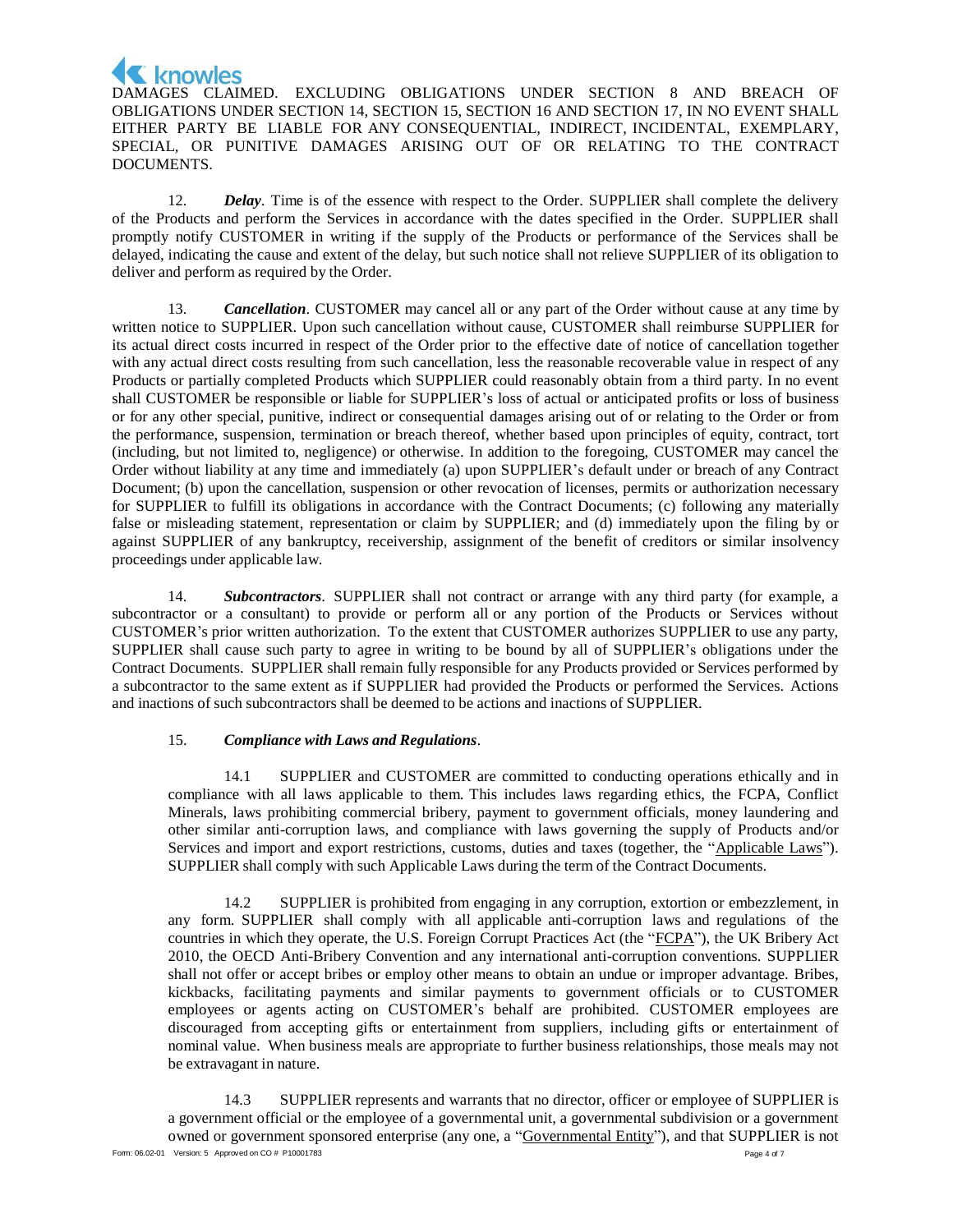

owned in whole or in part by any Governmental Entity. SUPPLIER shall promptly disclose to CUSTOMER should any director, officer or employee of SUPPLIER become an employee of a Governmental Entity or if SUPPLIER is acquired, in whole or in part, by any Governmental Entity.

<span id="page-4-0"></span>14.4 CUSTOMER fully supports the position of the Electronic Industry Citizenship Coalition (EICC) and the Organization for Economic Co-operation and Development (OECD) to avoid the use of metallic ores which finance or benefit armed groups in Covered Countries. SUPPLIER warrants and agrees not to use in the Products minerals and metallic ores that (i) directly or indirectly finance or benefit armed groups in the Democratic Republic of the Congo (DRC) or adjoining countries or (ii) originated in any country that is, or whose government is, the target of countywide sanctions imposed by any U.S. government sanctions authority (which countries are currently Cuba, Iran, North Korea, Sudan and Syria). In addition, SUPPLIER shall use reasonable commercial efforts to whenever possible source conflict minerals from sources that are certified as conflict free by an independent third party. SUPPLIER also shall at all times comply with CUSTOMER's policies on the use and sourcing of conflict minerals and shall provide to CUSTOMER such information as it may request in connection with Supplier's usage and source of conflict minerals and its related policies and procedures. In each case, the terms contained in this Section shall have the meanings contained in Rule 13p-1 under the Securities Exchange Act of 1934, as amended, and Form SD adopted pursuant to that Rule, as they may be amended from time to time and interpreted by the U.S. Securities and Exchange Commission. SUPPLIER shall provide CUSTOMER with an opportunity to audit from time to time the source of the Conflict Minerals contained in all or any part of the Goods and Services. SUPPLIER shall reimburse CUSTOMER for any costs, fines or penalties that it incurs if SUPPLIER does not comply with this Section [14.4.](#page-4-0) SUPPLIER shall maintain accurate books and records of the transactions contemplated under the Contract Documents and shall retain such records for a period of five (5) years following the last delivery of Products or Services. CUSTOMER shall have the right, on reasonable notice, to examine such records to verify compliance with this Section 14.

14.5 SUPPLIER hereby certifies that SUPPLIER and its directors, officers, employees, agents, sub-contractors and/or consultants:

(a) are familiar with, and shall comply in all respects with, Applicable Laws;

(b) have not and shall not authorize or make any payments or gifts or any offers or promises of payments or gifts of any kind, directly or indirectly, in connection with the Contract Documents to any "foreign official," including: (i) any official, agent, or employee of any government or governmental agency; (ii) any political party or officer, employee or agent thereof; or (iii) any holder of public office or candidate for political office; and

(c) are not officials or employees of any government, an official of a political party, or a candidate for political office, or a director, officer, employee, or affiliate of a government instrumentality.

14.6 SUPPLIER understands that for purposes of this Section, a "foreign official" may include an employee or official of a commercial entity in which a government body has an ownership interest or exerts control over the activities of such entity, as well as officials and employees of public international organizations.

16. *Knowles Supplier Code of Conduct*. SUPPLIER shall perform its obligations under the Order in conformance with all of Knowles' policies, procedures, and codes of conduct applicable to suppliers of Products and Services to Knowles, copies of which may be found at [http://www.knowles.com/index.php/eng/Our](http://www.knowles.com/index.php/eng/Our-company/Services/Quality-assurance%23Supplier-Management)[company/Services/Quality-assurance#Supplier-Management](http://www.knowles.com/index.php/eng/Our-company/Services/Quality-assurance%23Supplier-Management)

17. *Confidentiality*. SUPPLIER shall consider all information furnished by CUSTOMER to be confidential and shall not disclose any such information to any other party, or use such information itself for any purpose other than performing its obligations under the Order without CUSTOMER'S prior written consent. This Section shall also apply to drawings, specifications, other documents and materials prepared by SUPPLIER or the like for CUSTOMER in connection with the Order. SUPPLIER shall not disclose or publish the fact that CUSTOMER has a contractual relationship with SUPPLIER without CUSTOMER'S prior written consent.

Form: 06.02-01 Version: 5 Approved on CO # P10001783 18. *Ownership*. All drawings, know-how, designs, confidential information and the like disclosed to SUPPLIER by CUSTOMER and all rights therein shall remain the property of CUSTOMER and shall be kept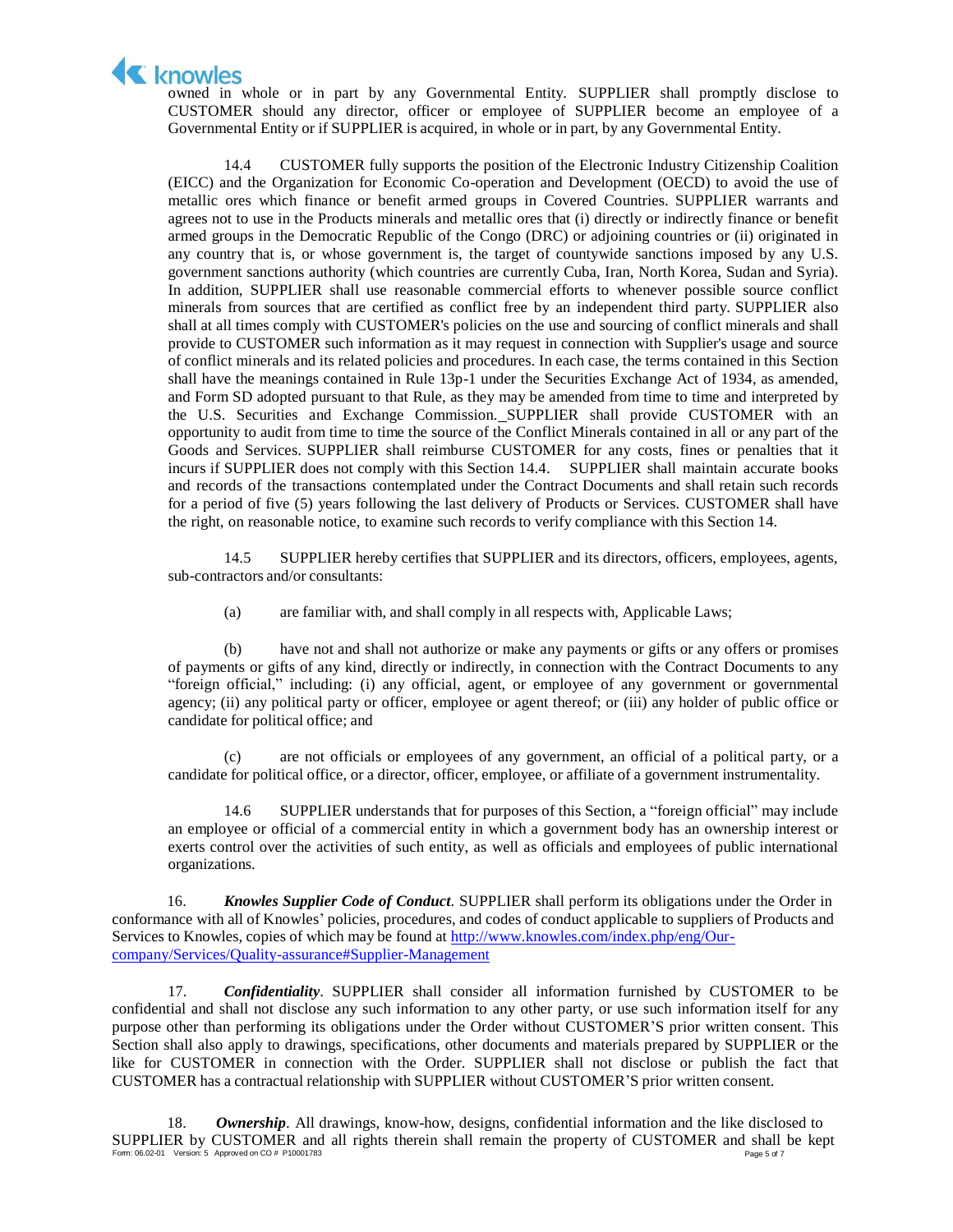

confidential by SUPPLIER in accordance with the Contract Documents. SUPPLIER shall have no claim to, nor ownership interest in, any information or materials provided or communicated by CUSTOMER, and such information and materials, in whatever form and any copies thereof, shall be promptly returned to CUSTOMER upon written request from CUSTOMER. SUPPLIER acknowledges that no license or rights of any sort are granted to SUPPLIER under the Contract Documents in respect of any rights in CUSTOMER's information, developments, devices, processes, or other intellectual property arising therefrom. Should SUPPLIER perform development work in producing the material covered by the Order, and such development work has been funded by CUSTOMER, CUSTOMER is and shall be the sole and exclusive owner of all right, title and interest throughout the world in and to any and all such development work and SUPPLIER hereby assigns all right, title and interest in and to the same to CUSTOMER. If SUPPLIER performs development work in producing the material covered by the Order, and such development work is not funded solely by CUSTOMER, CUSTOMER is hereby granted a full and complete worldwide, exclusive, perpetual, irrevocable, sublicensable, fully paid up and royalty-free license to make, have made, use, sell, or modify any intellectual property developed through such development work and to permit any other party to do the same. Each party shall execute such documents as are reasonably requested by the other party to effect the terms and conditions of this Section.

19. *Tooling and Equipment*. All samples, tool, dies and equipment ("Equipment") furnished to SUPPLIER by or on behalf of CUSTOMER, or specifically paid for by CUSTOMER, shall be CUSTOMER property and the same may be inspected and/or removed by CUSTOMER at any time without additional cost to CUSTOMER. The Equipment shall only be used to manufacture Products for and/or provide Services to CUSTOMER. SUPPLIER shall bear any taxes assessed against such Equipment and the full cost of preparing and crating for shipment as directed by CUSTOMER upon completion of the Order as CUSTOMER may give. The Equipment shall be kept free of liens, encumbrances and security interests at all times, without expense to CUSTOMER. The Equipment shall not be removed from SUPPLIER's facility without CUSTOMER's prior written consent. Payment for invoices for such Equipment is subject to CUSTOMER written approval of samples from such Equipment. Production samples must have written approval before any production shipments are made unless a written exception to this rule is submitted to SUPPLIER by a CUSTOMER authorized representative.

20. *Severability*. If any provision of the Contract Documents or the application of any such provision to any party or circumstance shall be declared to be invalid, unenforceable or void, such decision shall not have the effect of invalidating or voiding the remainder of the Contract Documents, it being the intent and agreement of the parties that the Contract Documents shall be deemed amended by modifying such provision to the extent necessary to render it valid, legal and enforceable while preserving its intent or, if such modification is not possible, by substituting therefor another provision that is valid, legal and enforceable so as to materially effectuate the parties' intent.

21. *Notices*. All notices, consents, waivers and other communications required or permitted by the Contract Documents shall be in writing and shall be deemed given to a party when (a) delivered to the appropriate address by hand or by nationally recognized overnight courier service (costs prepaid); (b) sent by facsimile or e-mail with confirmation of transmission by the transmitting equipment; or (c) received or rejected by the addressee, if sent by certified mail, return receipt requested.

22. *Entire Agreement*. The Contract Documents constitute the sole and exclusive agreement between CUSTOMER and SUPPLIER with respect to their subject matter, and supersede all prior understandings, representations, negotiations and correspondence between the parties, constitute the entire agreement between them with respect to the matters described, and shall not be modified or affected by any course of dealing, course of performance or usage of trade (with the exception of any written agreements between the parties specifically stating that such agreement governs in the event of a conflict). The Contract Documents may be changed only by an agreement in writing executed by the parties hereto. No terms or conditions contained in any document which has been or may in the future be supplied by SUPPLIER which are in addition to, different from, inconsistent with or attempt to vary any of the terms or conditions of the Contract Documents shall supersede any of the terms or conditions of the Contract Documents. CUSTOMER's acceptance of the Products shall not be construed as an acceptance of any terms or conditions contained in any such document. No waiver by CUSTOMER of any rights or breach of any provision of the Contract Documents shall constitute a waiver of CUSTOMER's other rights under the Contract Documents, nor shall it be deemed to be a general waiver of such provision by CUSTOMER or to sanction any subsequent breach by SUPPLIER. Any provision of the Contract Documents which, by its nature, would survive termination or expiration of the Contract Documents shall survive any such termination or expiration.

Form: 06.02-01 Version: 5 Approved on CO # P10001783 Page 6 of 7 23. *Relationship of Parties*. The relationship between CUSTOMER and SUPPLIER is that of